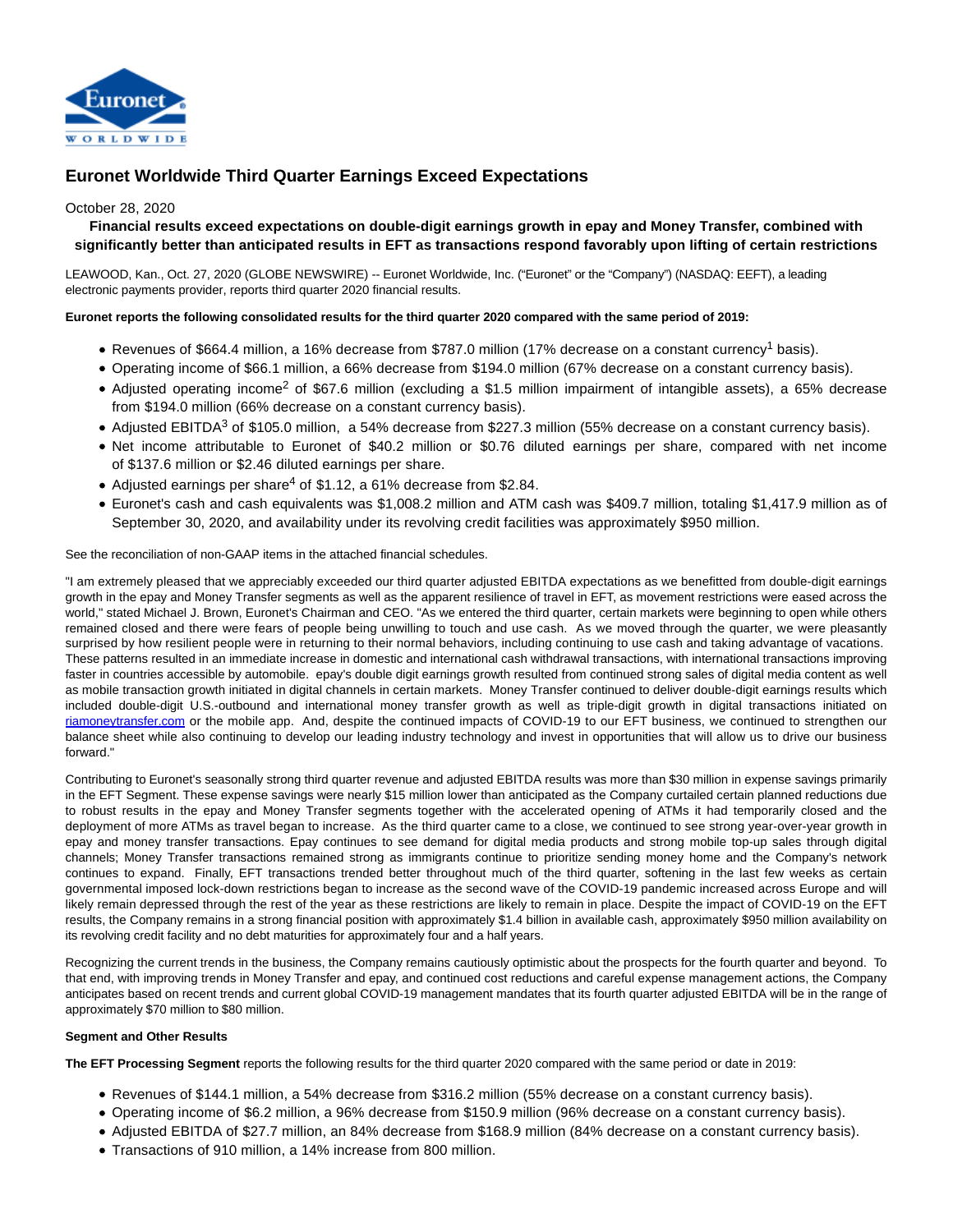Operated 43,956 ATMs as of September 30, 2020, a 7% decrease from 47,209.

Revenue, operating income, and adjusted EBITDA declines in the third quarter 2020 were driven by the impact of fewer high-value cross-border transactions in Europe and Asia Pacific related to the COVID-19 pandemic-driven governmentally-imposed border closures and shelter-in-place orders. Partially offsetting the high-value transaction declines, the EFT segment realized marginal benefit from a significant volume increase in low-value point-of-sale transactions in Europe and low-value payment processing transactions for an Asia Pacific customer's bank wallet and e-commerce site together with realized cost savings exceeding \$30 million in the third quarter 2020.

The EFT Segment's active ATMs were lower than the prior year due to temporary closures of approximately 3,500 ATMs in Europe to limit the impact caused by COVID-19, the removal of 450 YourCash ATMs and the loss of 580 low-margin, low-value ATMs in India, partially offset by nearly 1,000 new high-value deployed ATMs and 300 new outsourcing ATMs.

**The epay Segment** reports the following results for the third quarter 2020 compared with the same period or date in 2019:

- Revenues of \$198.9 million, a 4% increase from \$191.1 million (3% increase on a constant currency basis).
- Operating income of \$22.2 million, a 10% increase from \$20.1 million (9% increase on a constant currency basis).
- Adjusted EBITDA of \$24.3 million, a 12% increase from \$21.7 million (11% increase on a constant currency basis).
- Transactions of 661 million, a 66% increase from 398 million.
- Point-of-sale ("POS") terminals of approximately 717,000 as of September 30, 2020, a 1% increase from approximately 710,000.
- Retailer locations of approximately 328,000 as of September 30, 2020, a slight decrease from approximately 329,000.

Third quarter revenue, operating income and adjusted EBITDA growth was driven by continued digital media growth and mobile growth in certain markets. While revenues grew year-over-year, the epay Segment experienced the impacts of consumer movement restrictions in certain markets, while other markets were positively impacted where the Company has a higher mix of digital distribution or a higher concentration of retailers that were deemed essential and remained open during the pandemic.

Transaction growth was the result of increases across Europe and Brazil, as well as very strong contributions from India, which included a large volume of low-value in-app mobile top-up transactions.

**The Money Transfer Segment** reports the following results for the third quarter 2020 compared with the same period or date in 2019:

- Revenues of \$323.1 million, a 15% increase from \$280.8 million (13% increase on a constant currency basis).
- Operating income of \$47.6 million, a 34% increase from \$35.6 million (31% increase on a constant currency basis).
- Adjusted operating income of \$49.1 million (excluding \$1.5 million impairment of intangible assets), a 38% increase from \$35.6 million (35% increase on a constant currency basis).
- Adjusted EBITDA of \$57.8 million, a 32% increase from \$43.7 million (30% increase on a constant currency basis).
- Total transactions of 30.9 million, a 5% increase from 29.3 million.
- Network locations of approximately 447,000 as of September 30, 2020, a 15% increase from approximately 389,000.

Third quarter 2020 revenue, operating income, adjusted operating income, adjusted EBITDA and transaction increases were the result of strong 22% growth in U.S. outbound and 26% growth in international-originated money transfers and triple-digit growth in digital transactions initiated on [riamoneytransfer.com a](http://riamoneytransfer.com/)nd the Ria mobile app, partially offset by declines in the U.S. domestic business. Adjusted operating income excludes a \$1.5 million impairment charge on previously acquired customer relationship intangible assets in New Zealand due to the discontinuation of trading with certain customers during the quarter.

Money transfer transactions grew 7% and non-transfer transactions, such as currency exchange and check cashing declined 6% in the third quarter 2020. The strong expansion of network locations benefitted from the addition of large venue agents such as OXXO, Austria Post and Belgium Post as these organizations recognize the Company's growing network and customer base as well as its strong financial position.

**Corporate and Other** reports \$9.9 million of expense for the third quarter 2020 compared with \$12.6 million for the third quarter 2019. The decrease in corporate expense for the third quarter is largely due to lower short- and long-term compensation expense as well as lower travel expense in response to travel restrictions and the Company's commitment to limit employee exposure to COVID-19.

#### **Balance Sheet and Financial Position**

Unrestricted cash and cash equivalents on hand was \$1,008.2 million as of September 30, 2020, compared to \$864.9 million as of June 30, 2020. The increase in unrestricted cash and cash equivalents is largely from cash generated from operations and changes in working capital, partially offset by cash paid for capital expenditures. The Company generated approximately \$50 million in cash from operations during the third quarter. While the Company continues to believe its \$1,008.2 million unrestricted cash and cash equivalents balance is more than sufficient to sustain the business through the difficult times brought about by the COVID-19 pandemic, the Company has approximately \$409.7 million of cash in ATMs at September 30, 2020 which could be re-deployed to operations, giving the Company more than \$1.4 billion of cash and cash equivalents with no significant debt principal payments for approximately four and a half years. In addition, the Company has approximately \$950 million of availability under its revolving credit facility.

Total indebtedness was \$1.15 billion as of September 30, 2020, compared to \$1.12 billion as of June 30, 2020, with a first maturity date of March 2025.

#### **Non-GAAP Measures**

In addition to the results presented in accordance with U.S. GAAP, the Company presents non-GAAP financial measures, such as constant currency financial measures, adjusted operating income (loss), adjusted EBITDA and adjusted earnings per share. These measures should be used in addition to, and not a substitute for, revenues, net income, operating income and earnings per share computed in accordance with U.S. GAAP. We believe that these non-GAAP measures provide useful information to investors regarding the Company's performance and overall results of operations. These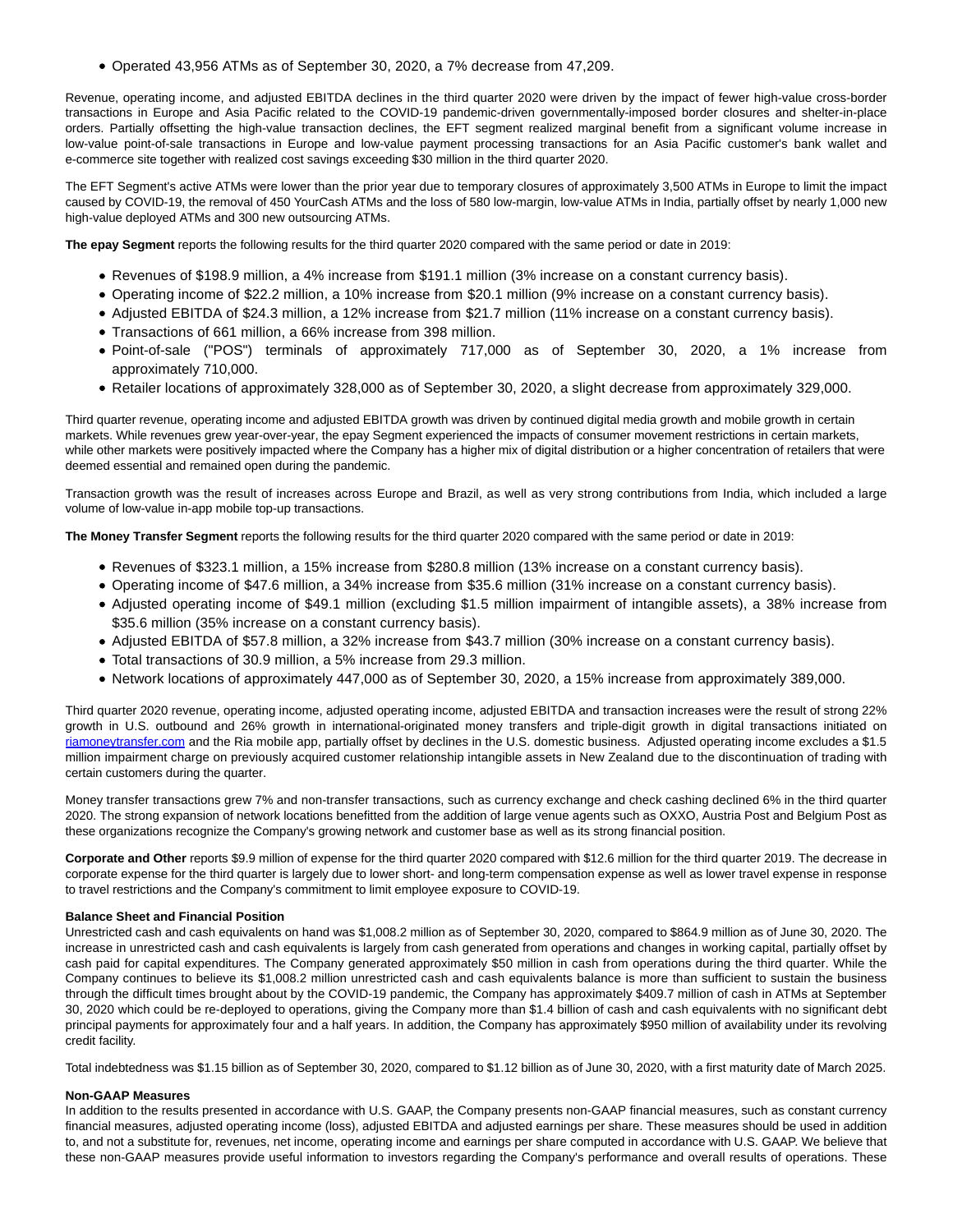non-GAAP measures are also an integral part of the Company's internal reporting and performance assessment for executives and senior management. The non-GAAP measures used by the Company may not be comparable to similarly titled non-GAAP measures used by other companies. The attached schedules provide a full reconciliation of these non-GAAP financial measures to their most directly comparable U.S. GAAP financial measure.

The Company does not provide a reconciliation of its forward-looking non-GAAP measures to GAAP due to the inherent difficulty in forecasting and quantifying certain amounts that are necessary for GAAP and the related GAAP and non-GAAP reconciliation, including adjustments that would be necessary for foreign currency exchange rate fluctuations and other charges reflected in the Company's reconciliation of historic numbers, the amount of which, based on historical experience, could be significant.

(1) Constant currency financial measures are computed as if foreign currency exchange rates did not change from the prior period. This information is provided to illustrate the impact of changes in foreign currency exchange rates on the Company's results when compared to the prior period.

 $<sup>(2)</sup>$  Adjusted operating income is defined as operating income excluding intangible asset impairment charges. Adjusted operating income represents a</sup> performance measure and is not intended to represent a liquidity measure.

<sup>(3)</sup> Adjusted EBITDA is defined as net income excluding, to the extent incurred in the period, interest, income tax expense, depreciation, amortization, share-based compensation, intangible asset impairment charges and other non-operating or non-recurring items that are considered expenses or income under U.S. GAAP. Adjusted EBITDA represents a performance measure and is not intended to represent a liquidity measure.

(4) Adjusted earnings per share is defined as diluted U.S. GAAP earnings per share excluding, to the extent incurred in the period, the tax-effected impacts of: a) foreign currency exchange gains or losses, b) goodwill and intangible asset impairment charges, c) gains or losses from the early retirement of debt, d) share-based compensation, e) acquired intangible asset amortization, f) non-cash interest expense, g) non-cash income tax expense (benefit) and h) other non-operating or non-recurring items. Adjusted earnings per share represents a performance measure and is not intended to represent a liquidity measure.

#### **Conference Call and Slide Presentation**

Euronet Worldwide will host an analyst conference call on October 28, 2020, at 9:00 a.m. Eastern Time to discuss these results. The call may also include discussion of Company developments, the impacts of the COVID-19 pandemic on the Company's operations, forward-looking information and other material information about business and financial matters. To listen to the call via telephone, dial 877-303-6313 (USA) or +1-631-813-4734 (outside the USA). The conference call will also be available via webcast at [http://ir.euronetworldwide.com.](http://ir.euronetworldwide.com/) Participants should go to the website at least five minutes prior to the scheduled start time of the event to register. A slideshow will be included in the webcast.

A webcast replay will be available beginning approximately one hour after the event at http://ir.euronetworldwide.com and will remain available for one year.

#### **About Euronet Worldwide, Inc.**

Euronet Worldwide is an industry leader in processing secure electronic financial transactions. The Company offers payment and transaction processing solutions to financial institutions, retailers, service providers and individual consumers. These services include comprehensive ATM, POS and card outsourcing services, card issuing and merchant acquiring services, software solutions, cash-based and online-initiated consumerto-consumer and business-to-business money transfer services, and electronic distribution of digital media and prepaid mobile phone time.

Euronet's global payment network is extensive - including 43,956 ATMs, approximately 324,000 EFT POS terminals and a growing portfolio of outsourced debit and credit card services which are under management in 61 countries; card software solutions; a prepaid processing network of approximately 717,000 POS terminals at approximately 328,000 retailer locations in 55 countries; and a global money transfer network of approximately 447,000 locations serving 159 countries. With corporate headquarters in Leawood, Kansas, USA, and 66 worldwide offices, Euronet serves clients in approximately 175 countries. For more information, please visit the Company's website a[t www.euronetworldwide.com.](http://www.euronetworldwide.com/)

Statements contained in this news release that concern Euronet's or its management's intentions, expectations, or predictions of future performance, are forward-looking statements. Euronet's actual results may vary materially from those anticipated in such forward-looking statements as a result of a number of factors, including: conditions in world financial markets and general economic conditions, including impacts from the COVID-19 pandemic; the effects in Europe of the U.K.'s departure from the E.U. and economic conditions in specific countries and regions; technological developments affecting the market for our products and services; our ability to successfully introduce new products and services; foreign currency exchange rate fluctuations; the effects of any breach of our computer systems or those of our customers or vendors, including our financial processing networks or those of other third parties; interruptions in any of our systems or those of our vendors or other third parties; our ability to renew existing contracts at profitable rates; changes in fees payable for transactions performed for cards bearing international logos or over switching networks such as card transactions on ATMs; our ability to comply with increasingly stringent regulatory requirements, including anti-money laundering, anti-terrorism, anti-bribery, consumer and data protection and the European Union's General Data Privacy Regulation and Second Payment Service Directive requirements; changes in laws and regulations affecting our business, including tax and immigration laws and any laws regulating payments, including dynamic currency conversion transactions; changes in our relationships with, or in fees charged by, our business partners; competition; the outcome of claims and other loss contingencies affecting Euronet; the cost of borrowing, availability of credit and terms of and compliance with debt covenants; and renewal of sources of funding as they expire and the availability of replacement funding. These risks and other risks are described in the Company's filings with the Securities and Exchange Commission, including our Annual Report on Form 10-K, Quarterly Reports on Form 10-Q and Current Reports on Form 8-K. Copies of these filings may be obtained via the SEC's Edgar website or by contacting the Company. Any forwardlooking statements made in this release speak only as of the date of this release. Except as may be required by law, Euronet does not intend to update these forward-looking statements and undertakes no duty to any person to provide any such update under any circumstances. The Company regularly posts important information to the investor relations section of its website.

 **EURONET WORLDWIDE, INC. Condensed Consolidated Balance Sheets (in millions)**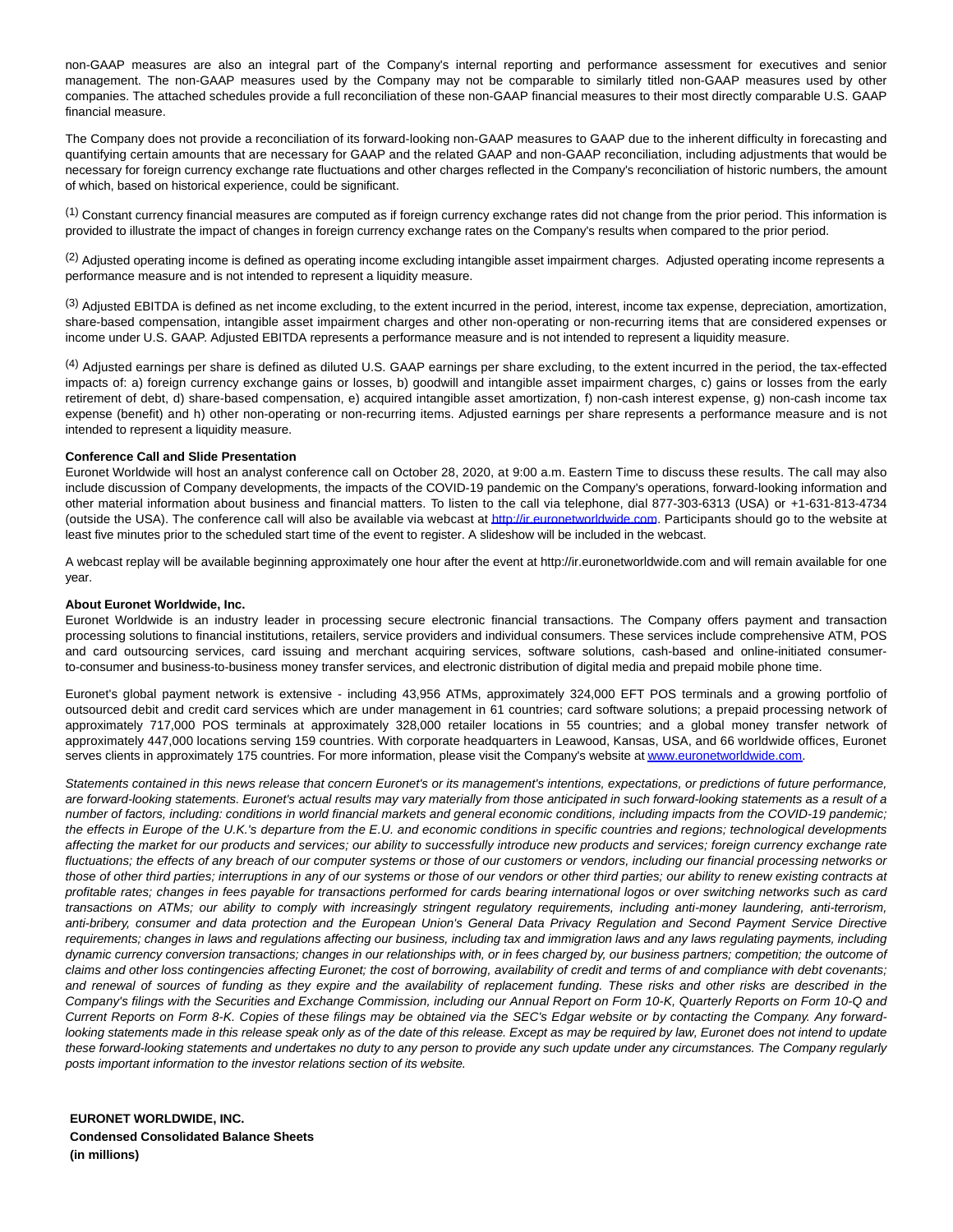|                                                     | As of         |               |  |  |
|-----------------------------------------------------|---------------|---------------|--|--|
|                                                     | September 30, | As of         |  |  |
|                                                     | 2020          | December 31,  |  |  |
|                                                     | (unaudited)   | 2019          |  |  |
| <b>ASSETS</b>                                       |               |               |  |  |
| Current assets:                                     |               |               |  |  |
| Cash and cash equivalents                           | \$<br>1,008.2 | \$<br>786.1   |  |  |
| ATM cash                                            | 409.7         | 665.6         |  |  |
| Restricted cash                                     | 14.2          | 34.3          |  |  |
| Settlement assets                                   | 875.8         | 1,013.1       |  |  |
| Trade accounts receivable, net                      | 119.7         | 201.9         |  |  |
| Prepaid expenses and other current assets           | 227.1         | 217.7         |  |  |
| <b>Total current assets</b>                         | 2,654.7       | 2,918.7       |  |  |
| Property and equipment, net                         | 366.3         | 360.0         |  |  |
| Right of use lease asset, net                       | 161.6         | 377.5         |  |  |
| Goodwill and acquired intangible assets, net        | 765.5         | 885.6         |  |  |
| Other assets, net                                   | 147.3         | 115.9         |  |  |
| <b>Total assets</b>                                 | \$<br>4,095.4 | \$<br>4,657.7 |  |  |
| <b>LIABILITIES AND EQUITY</b>                       |               |               |  |  |
| <b>Current liabilities:</b>                         |               |               |  |  |
| Settlement obligations                              | \$<br>875.8   | 1,013.1<br>\$ |  |  |
| Accounts payable and other current liabilities      | 502.6         | 481.5         |  |  |
| Current portion of operating lease liabilities      | 52.1          | 127.4         |  |  |
| Short-term debt obligations                         | 7.4           | 12.0          |  |  |
| <b>Total current liabilities</b>                    | 1,437.9       | 1,634.0       |  |  |
| Debt obligations, net of current portion            | 1,132.6       | 1,090.9       |  |  |
| Operating lease liabilities, net of current portion | 106.5         | 242.0         |  |  |
| Capital lease obligations, net of current portion   | 7.4           | 8.1           |  |  |
| Deferred income taxes                               | 54.9          | 56.1          |  |  |
| Other long-term liabilities                         | 50.3          | 47.2          |  |  |
| <b>Total liabilities</b>                            | 2,789.6       | 3,078.3       |  |  |
| Equity                                              | 1,305.8       | 1,579.4       |  |  |
| Total liabilities and equity                        | \$<br>4,095.4 | \$<br>4,657.7 |  |  |

# **EURONET WORLDWIDE, INC. Consolidated Statements of Operations (unaudited - in millions, except share and per share data)**

|                                     | <b>Three Months Ended</b><br>September 30, |       |       |
|-------------------------------------|--------------------------------------------|-------|-------|
|                                     | 2020                                       | 2019  |       |
| Revenues                            | \$<br>664.4                                | \$    | 787.0 |
| Operating expenses:                 |                                            |       |       |
| Direct operating costs              | 407.6                                      | 405.1 |       |
| Salaries and benefits               | 101.5                                      | 101.4 |       |
| Selling, general and administrative | 55.3                                       | 58.7  |       |
| Impairment of intangible assets     | 1.5                                        | –     |       |
| Depreciation and amortization       | 32.4                                       | 27.8  |       |
| Total operating expenses            | 598.3                                      | 593.0 |       |
| Operating income                    | 66.1                                       | 194.0 |       |

Other income (expense):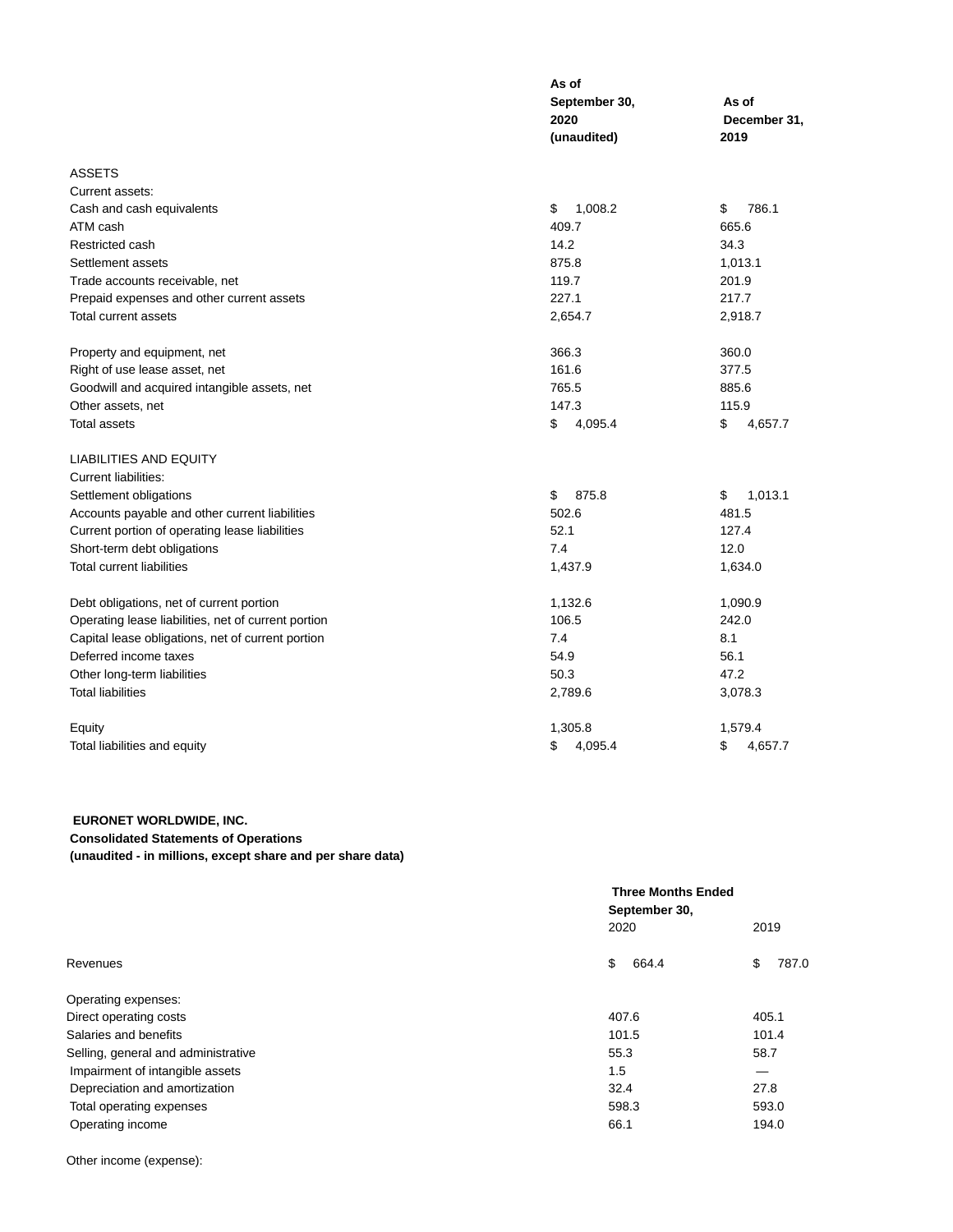| Interest income                                            | 0.1        | 0.6         |  |
|------------------------------------------------------------|------------|-------------|--|
| Interest expense                                           | (9.4)      | (9.1)       |  |
| Foreign currency exchange loss                             | (1.4)      | (11.0)      |  |
| Total other expense, net                                   | (10.7)     | (19.5)      |  |
| Income before income taxes                                 | 55.4       | 174.5       |  |
| Income tax expense                                         | (15.1)     | (37.0)      |  |
| Net income                                                 | 40.3       | 137.5       |  |
| Net (income) loss attributable to noncontrolling interests | (0.1)      | 0.1         |  |
| Net income attributable to Euronet Worldwide, Inc.         | \$<br>40.2 | \$<br>137.6 |  |
| Earnings per share attributable to Euronet                 |            |             |  |
| Worldwide, Inc. stockholders - diluted                     | \$<br>0.76 | \$.<br>2.46 |  |
| Diluted weighted average shares outstanding                | 53,201,971 | 55,972,061  |  |

### **EURONET WORLDWIDE, INC.**

**Reconciliation of Net Income to Operating Income (Expense), Adjusted Operating (Expense) Income and Adjusted EBITDA (unaudited - in millions)**

|                                                                                                                                                        | Three months ended September 30, 2020 |             |                    |                                       |                        |
|--------------------------------------------------------------------------------------------------------------------------------------------------------|---------------------------------------|-------------|--------------------|---------------------------------------|------------------------|
|                                                                                                                                                        | <b>EFT</b><br>Processing              | epay        | Money              | Corporate<br><b>Transfer Services</b> | <b>Consolidated</b>    |
| Net income                                                                                                                                             |                                       |             |                    |                                       | \$40.3                 |
| Add: Income tax expense<br>Add: Total other expense, net<br>Operating income (expense)                                                                 | \$6.2                                 |             | $$22.2$ $$47.6$    | \$ (9.9)                              | 15.1<br>10.7<br>\$66.1 |
| Add: Intangible asset impairment charges<br>Adjusted operating income (expense) <sup>(1)</sup><br>Add: Depreciation and amortization                   | 6.2<br>21.5                           | 22.2<br>2.1 | 1.5<br>49.1<br>8.7 | (9.9)<br>0.1                          | 1.5<br>67.6<br>32.4    |
| Add: Share-based compensation                                                                                                                          |                                       |             |                    | 5.0                                   | 5.0                    |
| Earnings before interest, taxes, depreciation, amortization, share-based compensation<br>and intangible asset impairment charges (Adjusted EBITDA) (1) | \$27.7                                | \$24.3      | \$57.8             | \$ (4.8)                              | \$<br>105.0            |
|                                                                                                                                                        |                                       |             |                    |                                       |                        |

# **Three months ended September 30, 2019**

|                                                                                                                                        | EFT<br>Processing epay |        | Money  | Corporate<br><b>Transfer Services</b> | Consolidated |
|----------------------------------------------------------------------------------------------------------------------------------------|------------------------|--------|--------|---------------------------------------|--------------|
| Net income                                                                                                                             |                        |        |        |                                       | \$137.5      |
| Add: Income tax expense<br>Add: Total other expense, net                                                                               |                        |        |        |                                       | 37.0<br>19.5 |
| Operating income (expense)                                                                                                             | \$150.9                | \$20.1 | \$35.6 | \$(12.6)                              | \$194.0      |
| Add: Depreciation and amortization                                                                                                     | 18.0                   | 1.6    | 8.1    | 0.1                                   | 27.8         |
| Add: Share-based compensation                                                                                                          |                        |        |        | 5.5                                   | 5.5          |
| Earnings (expense) before interest, taxes, depreciation, amortization and share-based<br>compensation (Adjusted EBITDA) <sup>(1)</sup> | \$168.9                | \$21.7 | \$43.7 | \$(7.0)                               | \$227.3      |